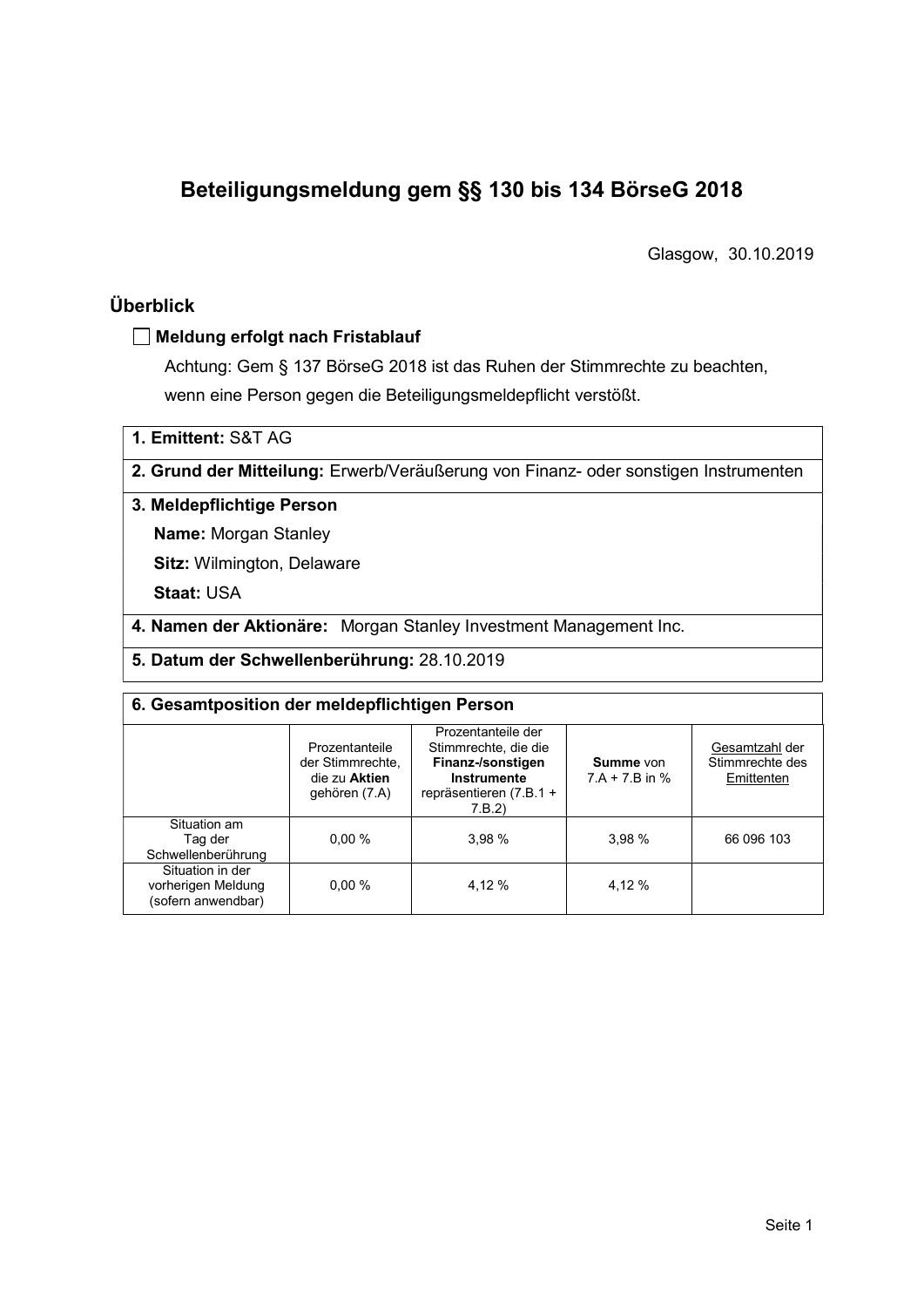# Details

## 7. Details über die gehaltenen Instrumente am Tag der Berührung der Schwelle:

| A: Stimmrechte, die zu Aktien gehören |                                           |                                    |                                  |                                    |  |  |  |  |
|---------------------------------------|-------------------------------------------|------------------------------------|----------------------------------|------------------------------------|--|--|--|--|
| <b>ISIN der Aktien</b>                | Anzahl der Stimmrechte                    |                                    | Prozentanteil der Stimmrechte    |                                    |  |  |  |  |
|                                       | <b>Direkt</b><br>$(S$ 130 BörseG<br>2018) | Indirekt<br>(§ 133 BörseG<br>2018) | Direkt<br>(§ 130 BörseG<br>2018) | Indirekt<br>(§ 133 BörseG<br>2018) |  |  |  |  |
| AT0000A0E9W5                          |                                           | 337                                |                                  | 0.00%                              |  |  |  |  |
| Subsumme A                            | 0.00%<br>337                              |                                    |                                  |                                    |  |  |  |  |

| B 1: Finanzinstrumente / sonstige Instrumente gem § 131 Abs 1 Z 1 BörseG 2018 |              |                |                                                         |                                  |  |  |
|-------------------------------------------------------------------------------|--------------|----------------|---------------------------------------------------------|----------------------------------|--|--|
| Art des Instruments                                                           | Verfalldatum | Ausübungsfrist | Anzahl der Stimmrechte<br>die erworben werden<br>können | Prozentanteil der<br>Stimmrechte |  |  |
| Right of recall over<br>securities                                            | at any time  | at any time    | 2 309 880                                               | 3.49%                            |  |  |
|                                                                               |              | Subsumme B.1   | 2 309 880                                               | 3.49%                            |  |  |

| B 2: Finanzinstrumente / sonstige Instrumente gem § 131 Abs 1 Z 2 BörseG 2018 |              |                |                                    |                           |                                     |  |
|-------------------------------------------------------------------------------|--------------|----------------|------------------------------------|---------------------------|-------------------------------------|--|
| Art des<br>Instruments                                                        | Verfalldatum | Ausübungsfrist | Physisches oder<br>Cash Settlement | Anzahl der<br>Stimmrechte | Prozentanteil<br>der<br>Stimmrechte |  |
| <b>Equity Swap</b>                                                            | 06.09.2021   | at any time    | Cash                               | 318 971                   | .48 0%                              |  |
|                                                                               |              |                | Subsumme B.2                       | 318 971                   | 0.48%                               |  |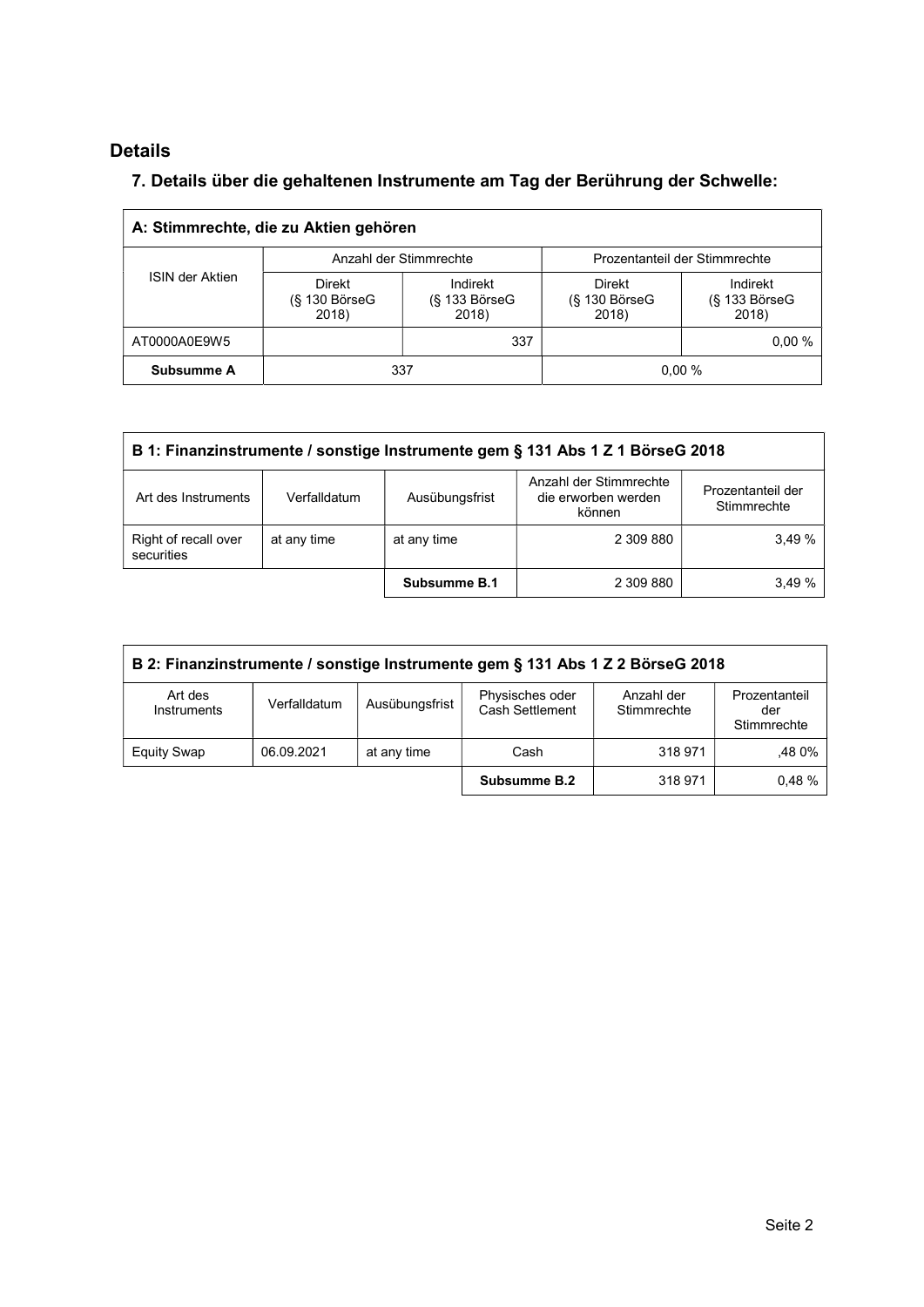## 8. Information in Bezug auf die meldepflichtige Person:

 Die meldepflichtige Person (Punkt 3) wird nicht von einer natürlichen/juristischen Person kontrolliert und kontrolliert auch keine andere Person, die direkt oder indirekt Instrumente am Emittenten hält.

 $\boxtimes$  Volle Kette der kontrollierten Unternehmen, über die die Stimmrechte und/oder Finanz-/sonstigen Instrumente gehalten werden, beginnend mit der obersten kontrollierenden natürlichen oder juristischen Person:

| <b>Ziffer</b>  | <b>Name</b>                                             | Direkt kontrolliert<br>durch Ziffer | Direkt gehaltene<br>Stimmrechte in<br>Aktien $(\%)$ | Direkt gehaltene<br>Finanz-<br>/sonstige<br>Instrumente (%) | <b>Total</b> von beiden<br>(% ) |
|----------------|---------------------------------------------------------|-------------------------------------|-----------------------------------------------------|-------------------------------------------------------------|---------------------------------|
|                | <b>Morgan Stanley</b>                                   |                                     |                                                     |                                                             |                                 |
| $\overline{2}$ | Morgan Stanley<br>Capital<br>Management,<br>LLC.        |                                     |                                                     |                                                             |                                 |
| 3              | Morgan Stanley<br>Domestic<br>Holdings, Inc             | 2                                   |                                                     |                                                             |                                 |
| $\overline{4}$ | Morgan Stanley<br>& Co. LLC                             | 3                                   | 0.00%                                               | 3,49%                                                       | 3.49 %                          |
| 5              | Morgan Stanley<br>Investment<br>Management<br>Inc.      | $\overline{2}$                      | 0,00 %                                              | 0.00%                                                       | 0,00%                           |
| 6              | Morgan Stanley<br><b>Captial Services</b><br><b>LLC</b> | 3                                   | 0.00%                                               | 0.48%                                                       | 0.48 %                          |
|                |                                                         |                                     |                                                     |                                                             |                                 |

#### 9. Im Falle von Stimmrechtsvollmacht

Datum der Hauptversammlung: -

Stimmrechtsanteil nach der Hauptversammlung: - entspricht - Stimmrechten

#### 10. Sonstige Kommentare:

-

Glasgow am 30.10.2019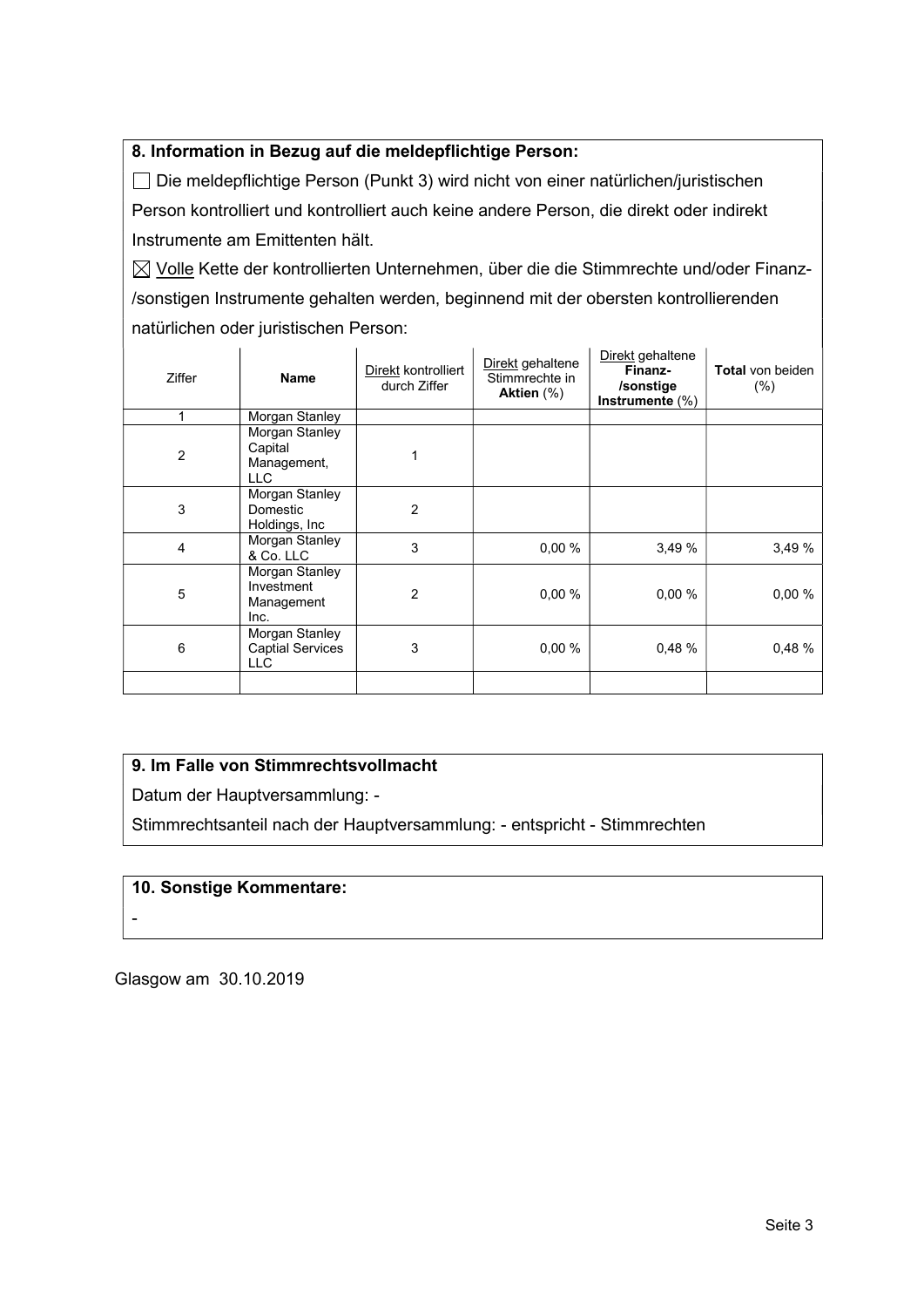# Major holdings notification pursuant to Sec. 130 to 134 BörseG 2018

Glasgow, 30.10.2019

### **Overview**

#### $\Box$  Notification made after deadline

Caution: In case of violations of major holdings notification rules, please pay attention to Section 137 BörseG 2018 (Suspension of voting rights)

- 1. Issuer: S&T AG
- 2. Reason for the notification: Acquisition or disposal of financial/other instruments

#### 3. Person subject to notification obligation

Name: Morgan Stanley

City: Wilmington, Delaware

Country: USA

4. Name of shareholder(s): Morgan Stanley Investment Management Inc.

5. Date on which the threshold was crossed or reached: 28.10.2019

#### 6. Total positions

|                                                                                | % of voting rights<br>attached to<br>shares $(7.A)$ | % of voting rights<br>through<br>financial/other<br>instruments $(7.B.1 +$<br>7.B.2 | <b>Total</b> of both in %<br>$(7.A + 7.B)$ | Total number of<br>voting rights of<br>issuer |
|--------------------------------------------------------------------------------|-----------------------------------------------------|-------------------------------------------------------------------------------------|--------------------------------------------|-----------------------------------------------|
| Resulting situation on the<br>date on which threshold<br>was crossed / reached | 0.00%                                               | 3.98%                                                                               | 3.98%                                      | 66 096 103                                    |
| Position of previous<br>notification (if applicable)                           | 0.00%                                               | 4.12 %                                                                              | 4.12 %                                     |                                               |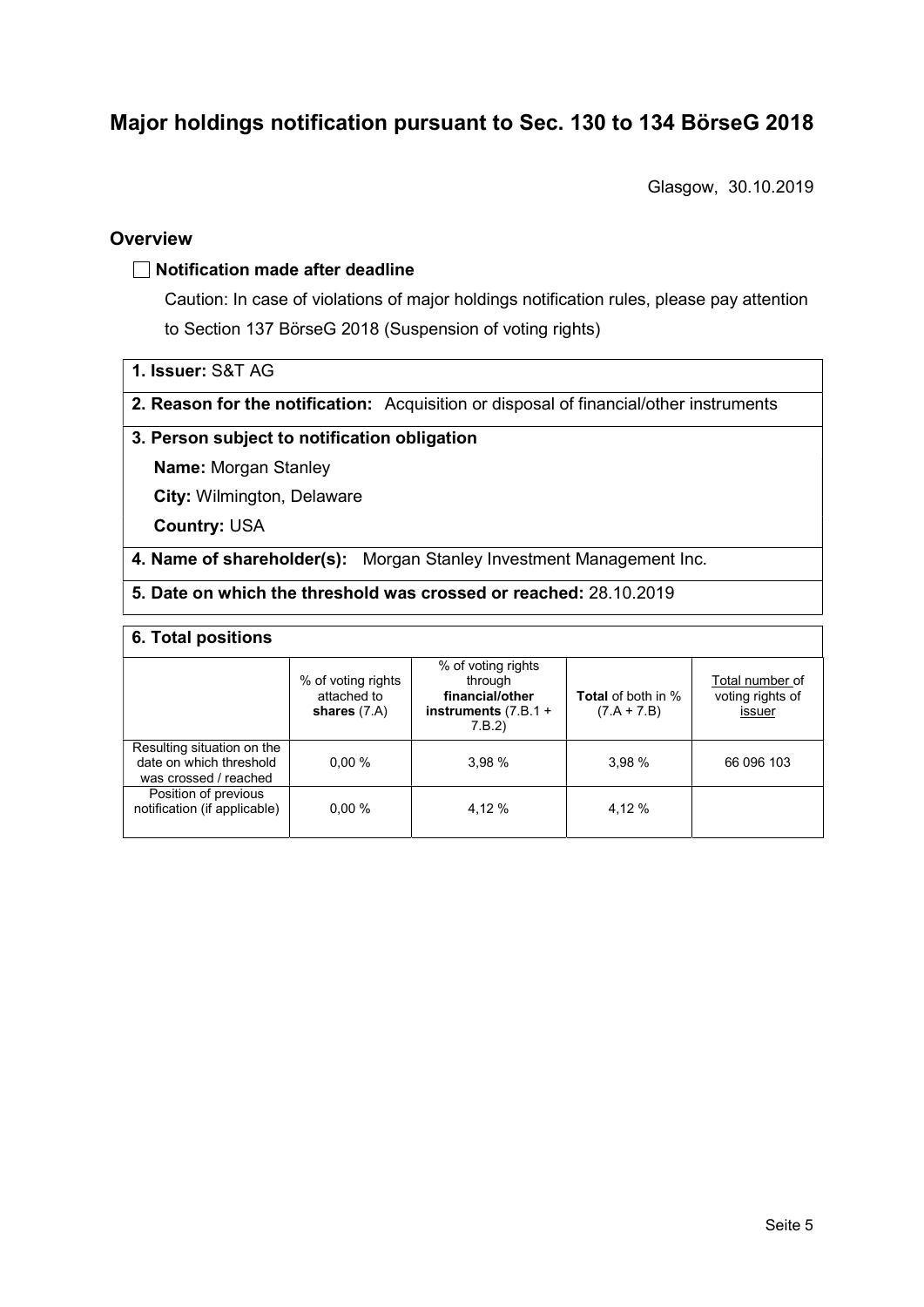# Details

## 7. Notified details of the resulting situation:

| A: Voting rights attached to shares |                                           |                                      |                                    |                                      |  |  |  |
|-------------------------------------|-------------------------------------------|--------------------------------------|------------------------------------|--------------------------------------|--|--|--|
| <b>ISIN Code</b>                    |                                           | Number of voting rights              |                                    | % of voting rights                   |  |  |  |
|                                     | <b>Direct</b><br>(Sec 130 BörseG<br>2018) | Indirect<br>(Sec 133 BörseG<br>2018) | Direct<br>(Sec 130 BörseG<br>2018) | Indirect<br>(Sec 133 BörseG<br>2018) |  |  |  |
| AT0000A0E9W5                        |                                           | 337                                  |                                    | 0.00%                                |  |  |  |
| <b>SUBTOTAL A</b>                   |                                           | 337                                  |                                    | 0.00%                                |  |  |  |

| B 1: Financial / Other Instruments pursuant to Sec. 131 para. 1 No. 1 BörseG 2018 |                        |                     |                                                                                      |                    |  |  |
|-----------------------------------------------------------------------------------|------------------------|---------------------|--------------------------------------------------------------------------------------|--------------------|--|--|
| Type of instrument                                                                | <b>Expiration Date</b> | Exercise Period     | Number of voting<br>rights that may be<br>acquired if the<br>instrument is exercised | % of voting rights |  |  |
| Right of recall over<br>securities                                                | at any time            | at any time         | 2 309 880                                                                            | 3.49%              |  |  |
|                                                                                   |                        | <b>SUBTOTAL B.1</b> | 2 309 880                                                                            | 3.49%              |  |  |

| B 2: Financial / Other Instruments pursuant to Sec. 131 para. 1 No. 2 BörseG 2018 |                    |                    |                                      |                            |                       |  |  |
|-----------------------------------------------------------------------------------|--------------------|--------------------|--------------------------------------|----------------------------|-----------------------|--|--|
| Type of instrument                                                                | Expiration<br>Date | Exercise<br>Period | Physical /<br><b>Cash Settlement</b> | Number of<br>voting rights | % of voting<br>rights |  |  |
| Equity Swap                                                                       | 06.09.2021         | at any time        | Cash                                 | 318 971                    | 0.48%                 |  |  |
|                                                                                   |                    |                    | <b>SUBTOTAL B.2</b>                  | 318 971                    | 0.48%                 |  |  |